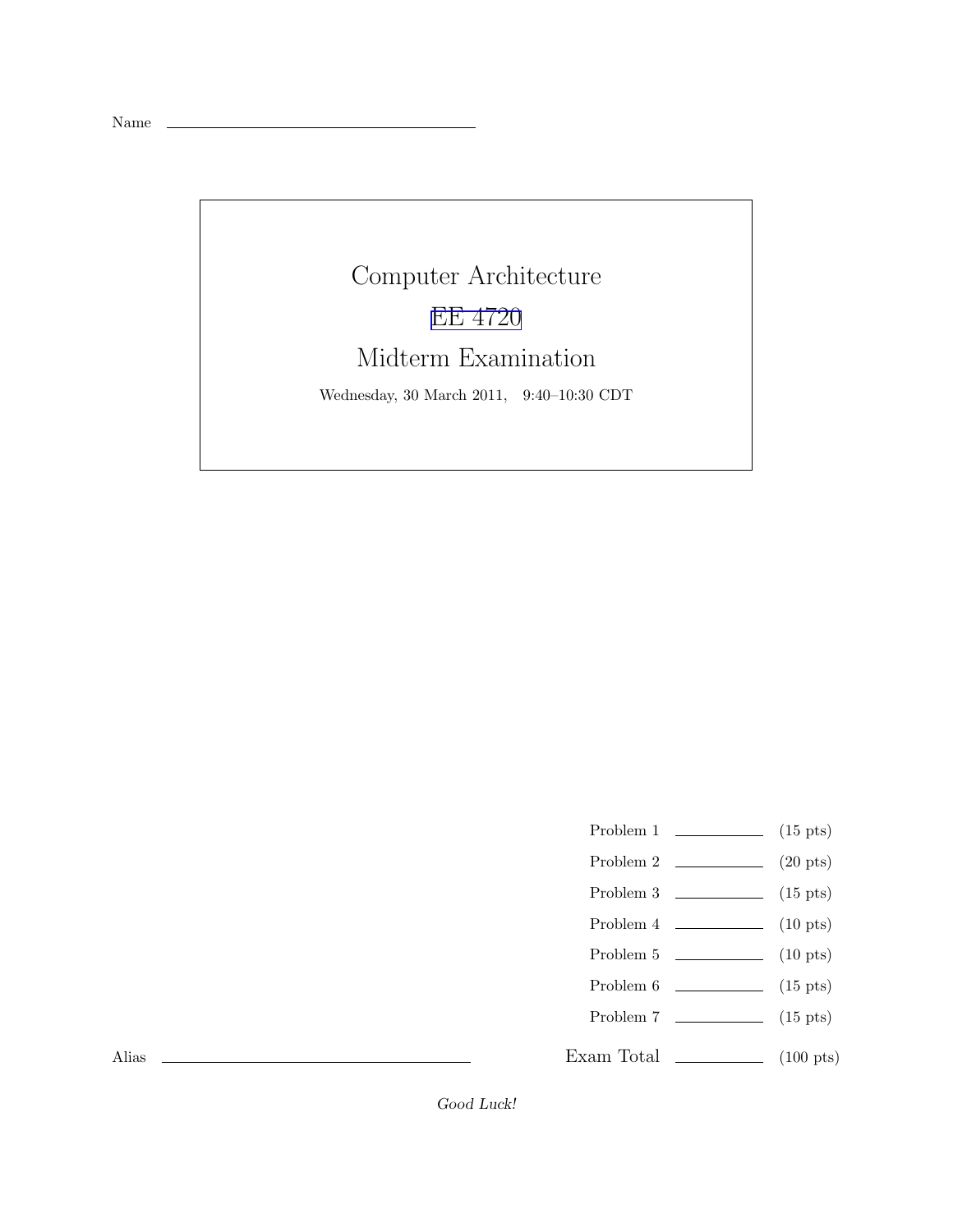

Problem 1: [15 pts] The MIPS code below executes on the illustrated hopefully familiar implementation.

LOOP: lh r1, 0(r2)

addi r4, r4, 4

andi r3, r1, 0xf0f0

bne r3, r0 LOOP

lw r2, 4(r2)

(a) Show a pipeline execution diagram for the code below running on the illustrated MIPS implementation for enough iterations to determine CPI.

Show a pipeline execution diagram.

(b) Determine the CPI.

Find the CPI.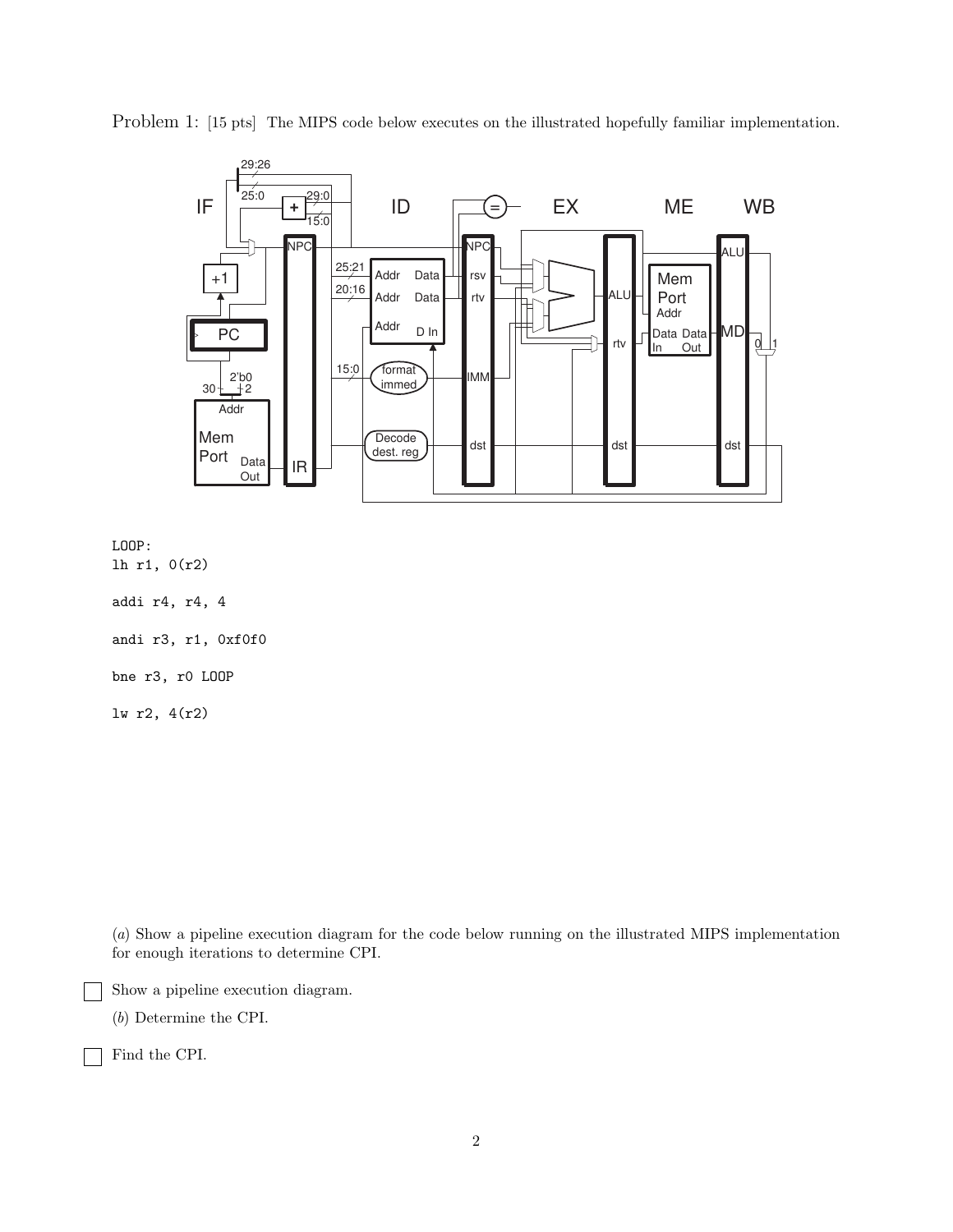Problem 2: [20 pts] In the implementation below the datapath for the jalr and jr instructions is not shown.



(a) Add datapath (but not control logic) needed for the jr instruction to the diagram above.

Add datapath (but not control logic) for jr.

(b) Show the execution of the code below based upon the answer above. Show execution starting from the first instruction (as usual) and continue until ori executes or eight instructions have executed whichever is longer. (In the correct answer ori is the eighth instruction to execute.) Note that the jalr will jump to ROUTINE the first time it executes.

Show execution consistent with previous answer.

```
addi r1, r1, 16
# r1 = ROUTINE
 jalr r31, r1
addi r4, r31, -8
ori r6, r6, 0xff
ROUTINE:
 addi r4, r4, 4
jr r4
lw r31, 0(r7)
```
(c) If your answer to the previous part was correct the code above would suffer stall(s). Add bypasses to avoid as many of the stalls as possible without significant critical path impact.

Bypass paths to eliminate stalls.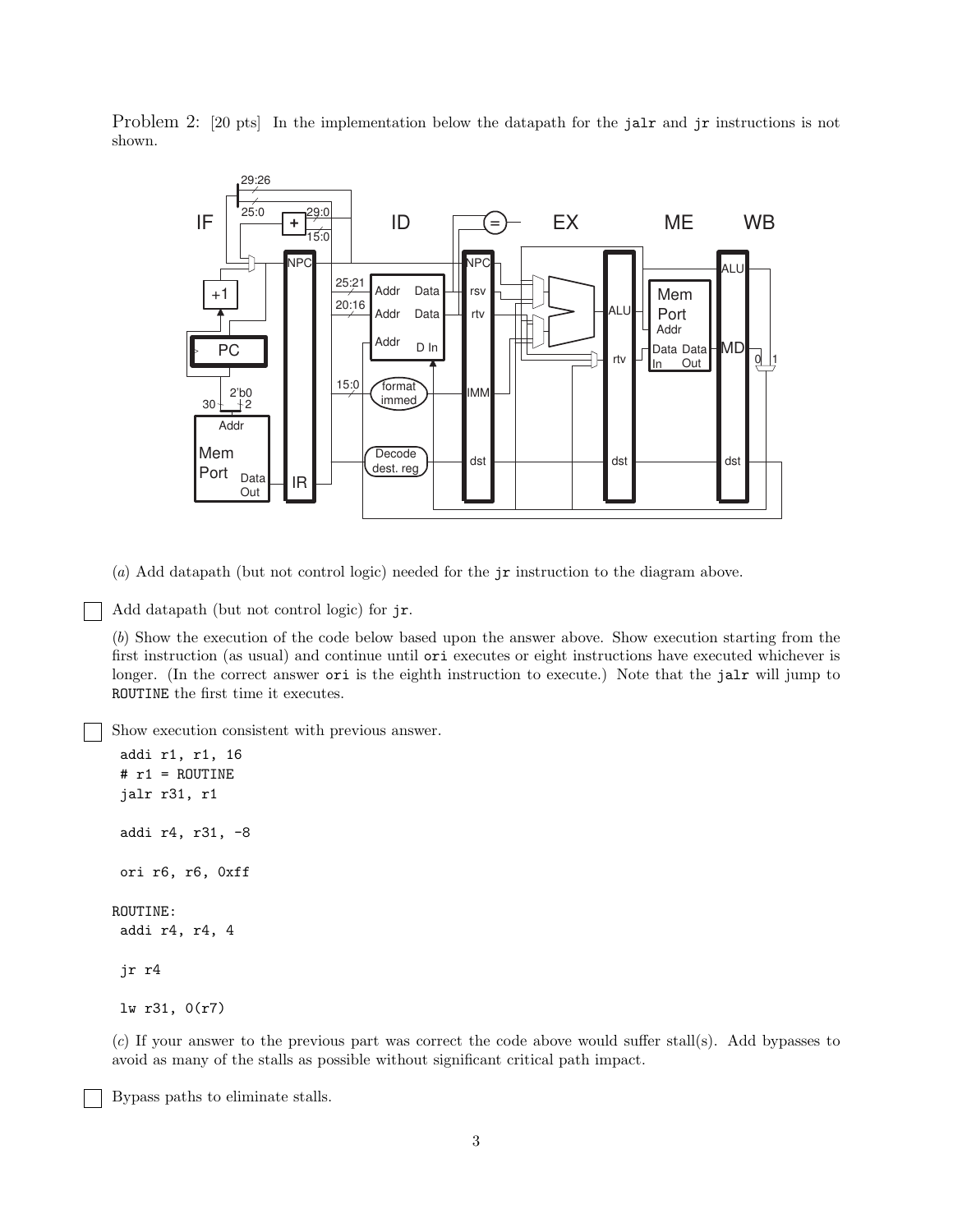Problem 3: [15 pts] In the code fragment below the  $1w$  raises an exception due to a TLB miss. Remember that a TLB miss is something that happens all the time to almost any load.

# Cycle 0 1 2 3 4 5 6 7 lw r1, 0(r2) IF add r3, r5, r6 xor r4, r3, r9 ... HANDLER: sw r10, ..

(a) Based on the exception hardware presented in class, at which cycle will the first instruction of the handler be in IF?

Handler in IF in cycle:

For the next parts of this problem don't consider the exception hardware presented in class, instead the  $1w$ will trigger a deferred exception. That is, the lw will raise a TLB miss exception but add will successfully complete WB before the handler is called. Register r1 will have some garbage value but the add will execute correctly.

(b) This is not a good example for why precise exceptions are needed for loads. Why not?

Not a good example because:

(c) Modify the code after the lw so that this is a good example of why precise exceptions are needed. Briefly explain why.

Modify code.

| Explain why it is a better example. |  |
|-------------------------------------|--|
|-------------------------------------|--|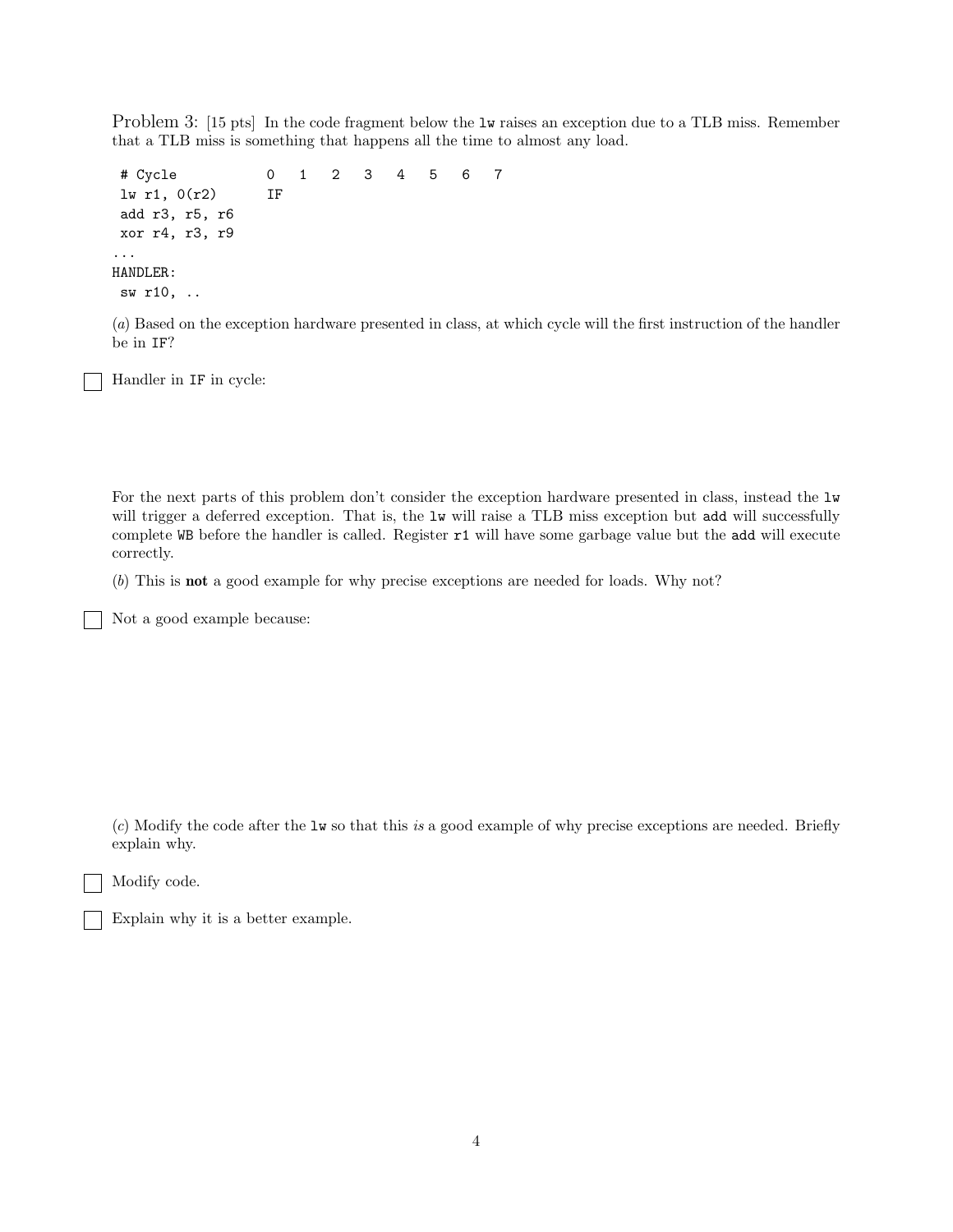Problem 4: [10 pts] Show the execution of the MIPS code below on the illustrated implementation. Assume that all needed bypass paths are available.



Execution of code.

add.d f2, f4, f6

sub.d f8, f4, f10

mul.d f12, f2, f14

addi r1, r1, 8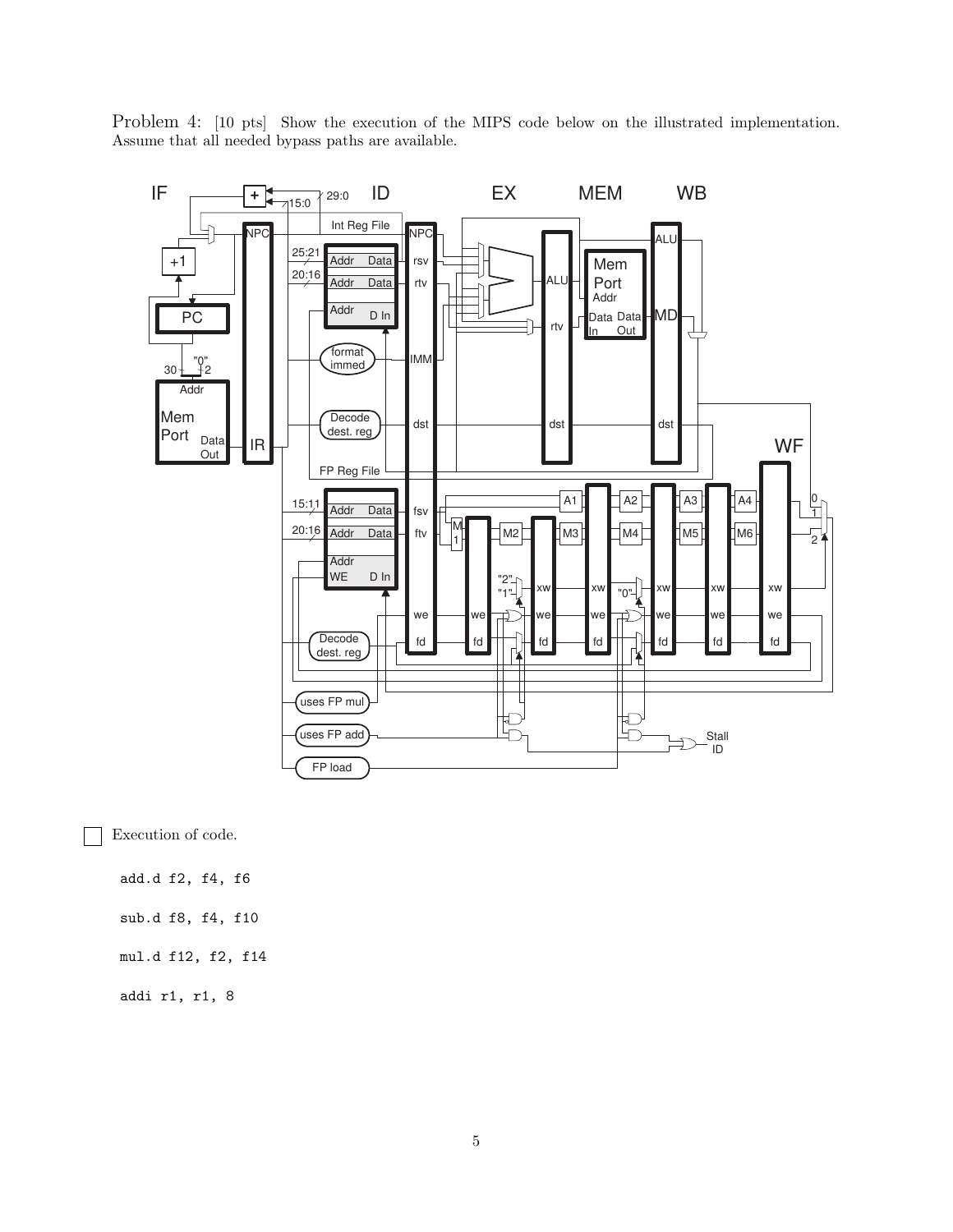Problem 5: [10 pts] Answer each question about the SPECcpu suite.

(a) With SPECcpu the tester is responsible for providing compilation tools and choosing optimization switches. Which feature or goal of the SPEC benchmarks does that support?

Compilation tools and optimization choices supports:

(b) Part of the SPEC rules requires that compilation tools be actively marketed as products, not just available to someone who knows exactly how to ask for them. What sort of abuse does that prevent?

Actively marketed compilation tools prevents: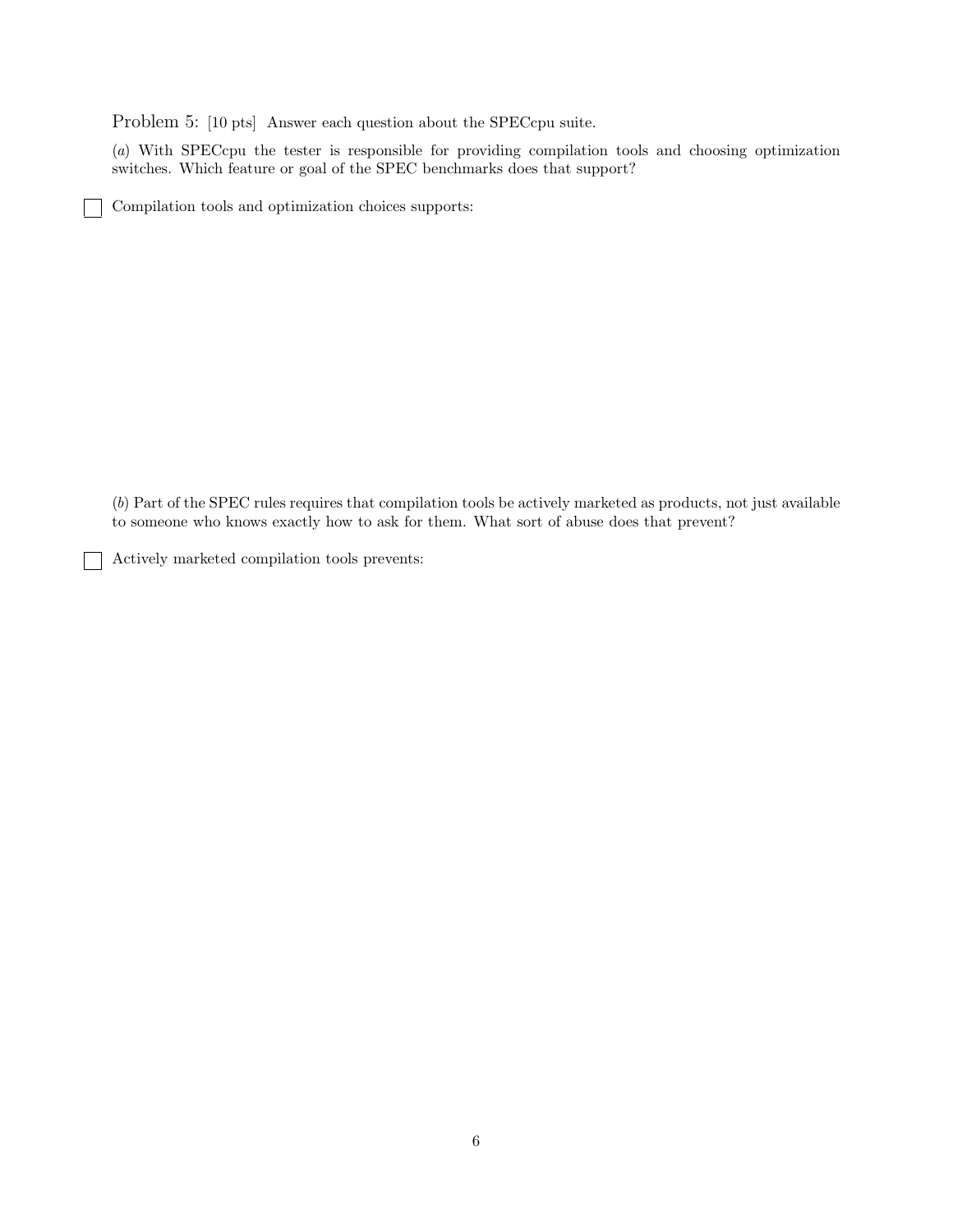Problem 6: [15 pts] Answer each question below.

(a) ISAs are frequently updated, examples mentioned in class include MIPS I, MIPS II, SPARC v8, SPARC v9, and the multimedia extensions such as MMX, SSE, SSE 2, etc. for IA-32. With all these updates it sounds like an ISA is not really frozen for All Time. Does that mean the main advantage in separating ISA design from implementation design has been lost?

Has main advantage of ISA/implementation separation been lost? Explain.

(b) Why is the typical RISC program larger than an equivalent CISC program?

RISC larger than CISC because:

(c) Explain how the approaches to encoding immediate arithmetic instructions differ in the SPARC and MIPS ISAs.

How approaches differ.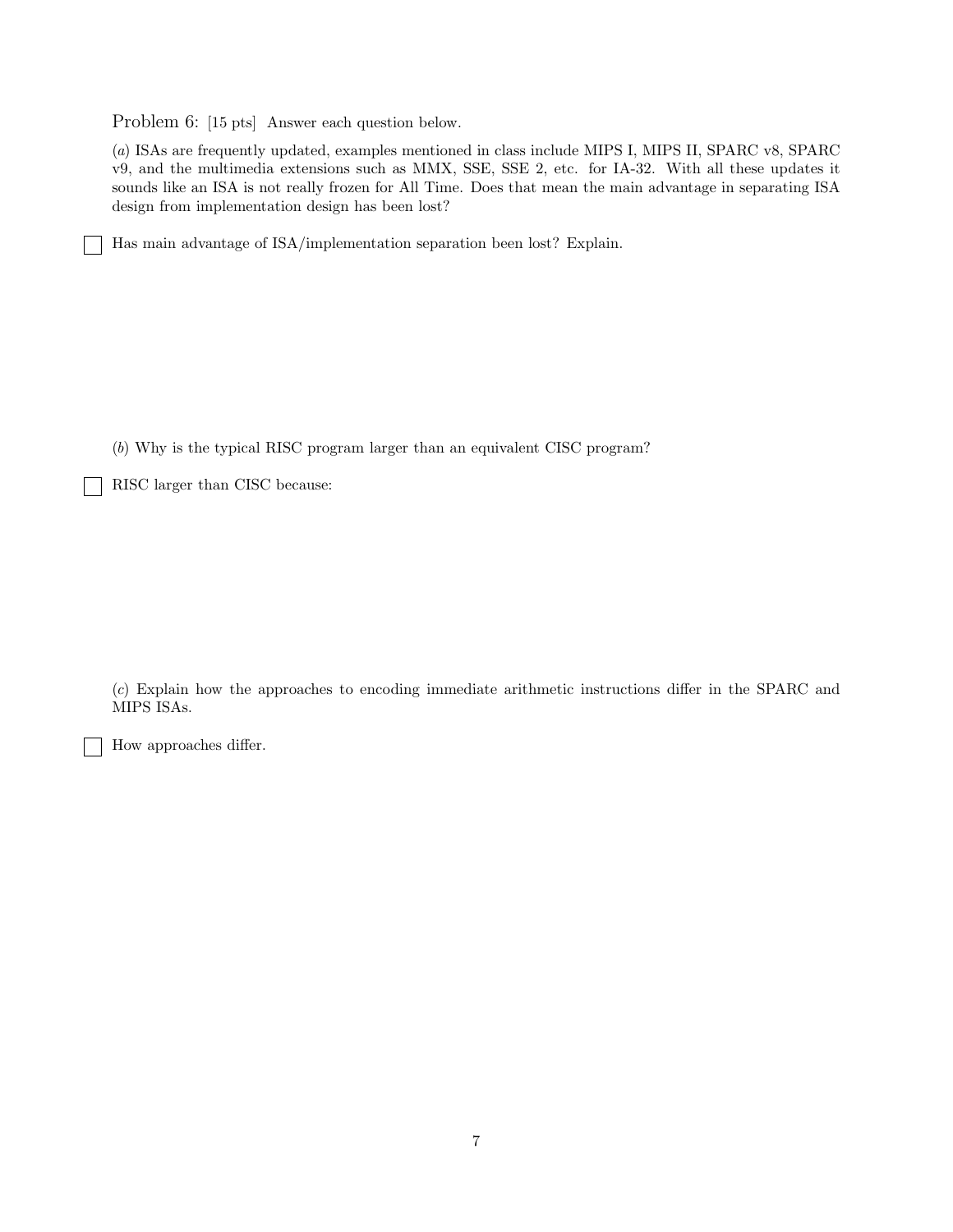Problem 7: [15 pts] Answer each question below.

(a) Provide the following optimization examples:

 $\mathsf{I}$  $\overline{\phantom{a}}$  An optimization that can be performed well without knowing the particular implementation being targeted.

An optimization that can be performed well only if the compiler knows the particular implementation being targeted.